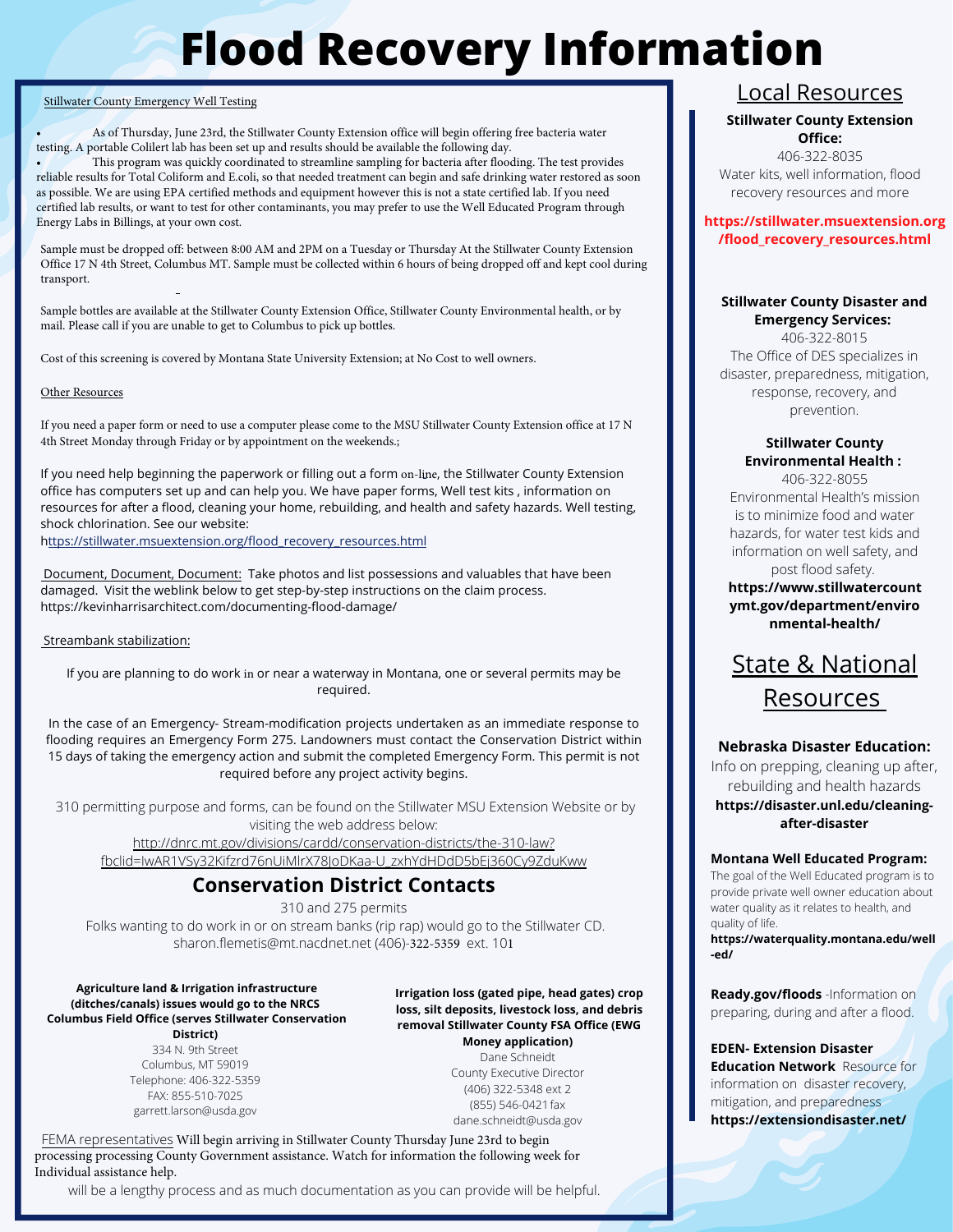# **Steps to start cleanup and get assistance**

Call your insurance company if you have flood insurance. Or Check with your landlord, property owner to see if they have flood insurance.

[https://www.floodsmart.gov/how-do-i-start-my-flood](https://www.floodsmart.gov/how-do-i-start-my-flood-claim)claim

Document, Document, Document: visit the weblink  $\bullet$ below to get step-by-step instructions on the claim process.

[https://kevinharrisarchitect.com/documenting-flood](https://kevinharrisarchitect.com/documenting-flood-damage/)damage/

- Apply for disaster assistance.
- When there is an [official](https://www.fema.gov/disasters) Presidential Disaster [Declaration, NFIP flood insurance policyholders are](https://www.fema.gov/disasters) encouraged to apply for FEMA disaster assistance in addition to their flood insurance claim.

For eligible individuals, FEMA disaster assistance may help with uncovered expenses like temporary housing assistance or other needs.

To learn more and apply, visit [DisasterAssistance.gov](https://www.disasterassistance.gov/) or call 800-621-3362. Or use FEMA's online resources.





Code Red Notifications will allow you to be notified by your local emergency response team in the event of emergency situations or critical community alerts. Examples include: evacuation notices, bioterrorism alerts, boil water notices, and missing child reports. Scan the QR code to sign up for Code Red notifications in Stillwater County.

### **Beware of Hazards Flood Smart Tips**

• Check for damage. Check for structural damage before re-entering your home. Contact the appropriate professionals immediately if you suspect damage to water, gas, electric and sewer lines.

• Throw away water-damaged food including canned goods that have come in contact with floodwaters. Boil water until local authorities declare the water supply safe to drink.

#### **File your Flood Insurance Claim**

• Call your agent who handles your flood insurance to file a claim. Flood is not a covered peril on a regular homeowner's policy; however, a claim can be submitted in order to obtain a denial which may be helpful in obtaining federal assistance if and when funds become available.

• Take photos. To make filing your claim easier, take photos of any water in the house and damaged personal property. If necessary, place these items outside the home.

• Make a list of damaged or lost items and include their age and value where possible.

#### **Clean Up**

• Prevent mold and remove wet contents immediately. Saturated carpeting, stuffed furniture, bedding (if wet) and any other items holding dampness, moisture or water inside the building. Walls, floors, doors, closets and shelves should be thoroughly washed and disinfected.

• Thoroughly dry out the building's interior. Portable dehumidifiers are useful, air conditioners can also be used to start the drying out process.

Source: www.fema.gov & www.floodsmart.gov